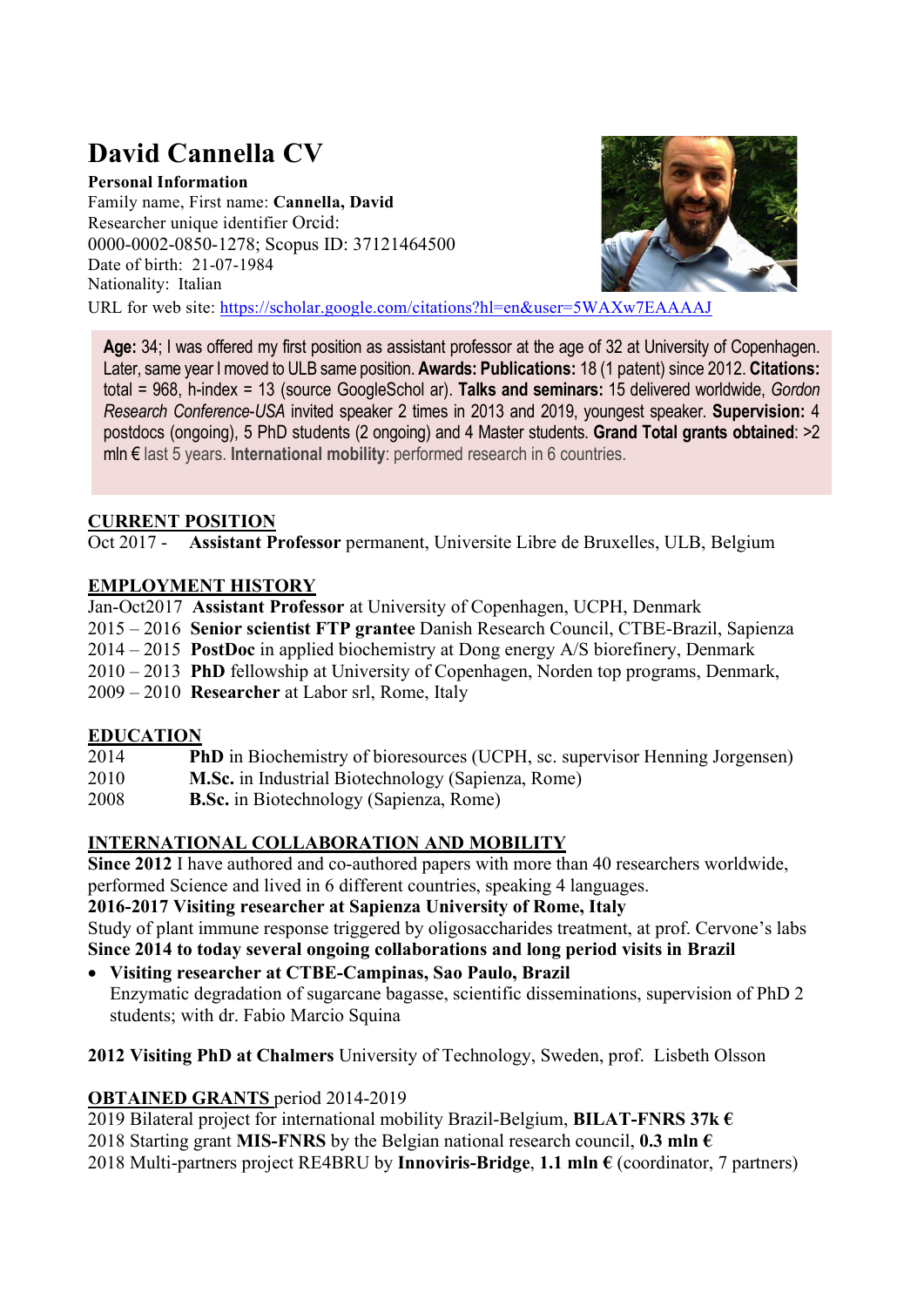2018 Instruments starting grant for lab, FER by faculty of Science ULB, 0.12 mln  $\epsilon$ 2016 Support for patent development granted by UCPH, used to hire 1PostDoc 0.15 mln  $\epsilon$ 2014 Independent Postdoc granted by DFF-FTP Danish Research Council, 0.3 mln  $\epsilon$ 

## Other relevant experience

- PEER REVIEWER for international scientific journals (Nature Catalysis, Green Chemistry, Biotech for Biofuels, Cellulose, Carbohydrate Polymers, Bioresource Technology among others)
- **SPEAKER** at 15 international meetings: Gordon Research Seminar, USA 2013 on Cellulosome, Cellulase and other Carbohydrates Active enzymes; and 2019 edition (invited speaker). SBFC Symposium on Biotech fuels and chemicals USA 2011-2017 (3 speeches, session chair); Lignobiotech IV 2016 Madrid; V 2018 Helsinki (speaker+session chair); Session chair at LPMO symposium 2016, Copenhagen
- Organizing committee  $5<sup>th</sup>$  International Green Win conference Charleroi-2019

## • SUPERVISION

Silvia Magri PhD student, ongoing Hafez Jafari PhD student, co-supervisor ongoing Marco Zarattini, PostDoc ongoing Antonielle Monclaro, PostDoc ongoing Marco Kadowaki, senior scientist ongoing Mariana de Godoy, PostDoc volunteer ongoing Livia Brenelli PhD student co-supervisor, UCPH 2016 Benedikt Moller PostDoc, UCPH 2016 Joao Franco Cairo PhD student, co-supervisor, UCPH 2016

#### Divulgation activity

My discovery of the light powered enzymatic degradation of cellulose and its potential application into the future bioeconomy often appeared in generalist newspapers: daily journals Politiken, Il fatto quotidiano, Il messaggero; scientific press Ingeniøren, Wired.it, Solar daily, Green Car Congress.

#### CAREER BREAKS

November 2016 – April 2017 Paternity leave 6 months

#### Resumé

I graduated in Industrial Biotechnology in 2010 at University of Rome, Sapienza. Continuing my academic work I participated at developing 2 European projects as researcher at Labor srl on olive oil wastewater treatment as biotransformation into bioplastic POLYVER FP6, and olive oil waste pomace into bioethanol ETOILE FP7. At the end of the same year I have been selected by Prof. Henning Jørgensen to carry a PhD study on cellulosic bio-ethanol production from agro and wood wastes at the faculty of Science, University of Copenhagen (UCPH). During my PhD (ended in 2014) I have conducted experiments showing that the electrons could also be donated to LPMO from the lignin, a waste of the industrial lignocellulose pretreatment for bioethanol production. This opened the floor to the idea that fungi could use in some extends part of the plant cell wall to potentiate its degrading activity, using lignin to activate the LPMO against the plant itself. This theory sounded pioneering enough and therefore I have been granted the prestigious independent postdoc by the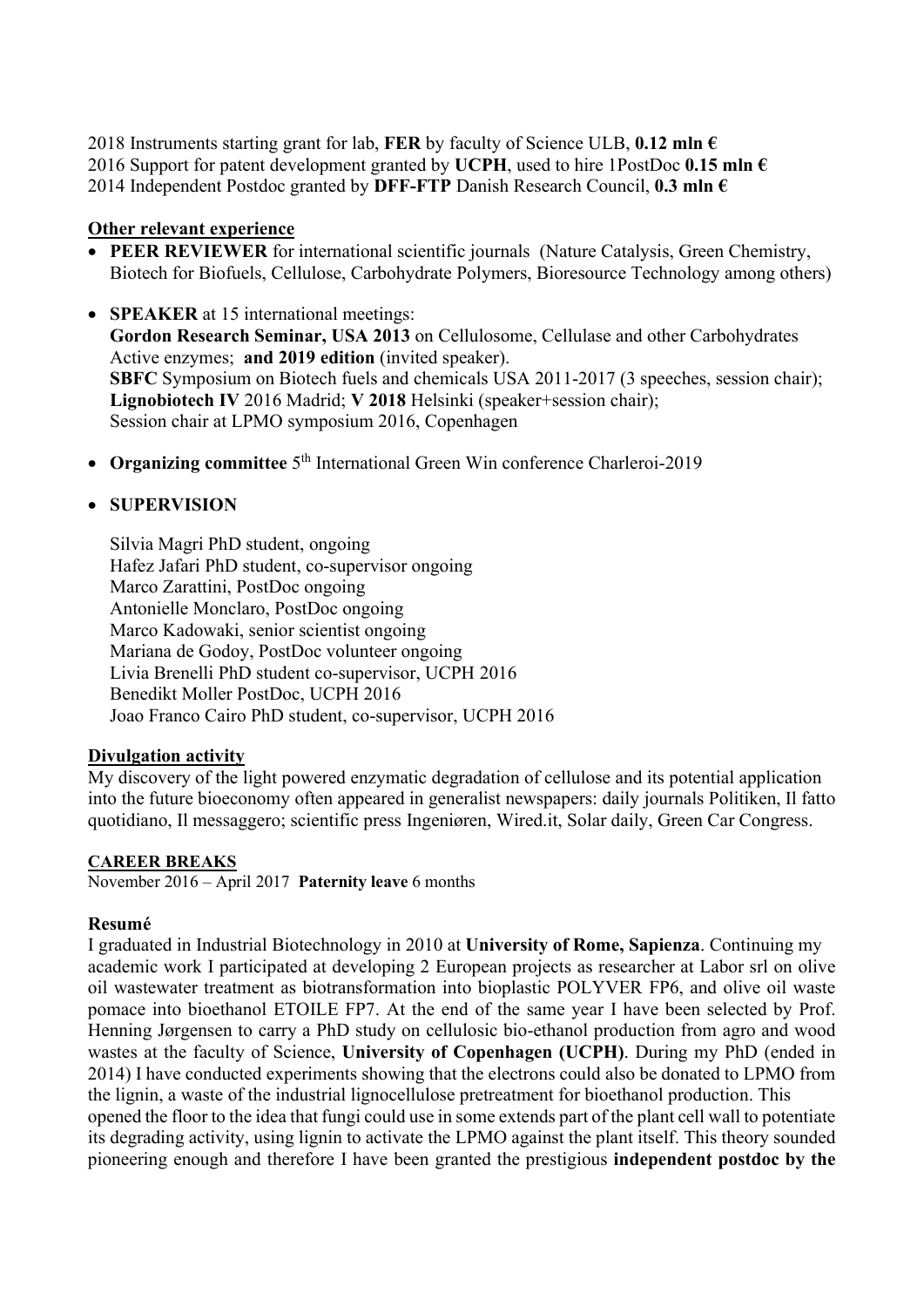Danish Research Council to study this "Electrons shuttling mechanism between plant and fungi", and based in the prof. Claus Felby lab at UCPH. In this frame I came across with

the idea of using the best electron donors system known in Nature composed by light+chlorophyll, and coupling it to LPMO. I discovered the photo-induced degradation of biomass the first time in April 2015, months later substantial evidences were provided so to make the manuscript acceptable for revision in Science; even though rejected, the reviewers provided constructive comments that once implemented could make it acceptable for Nature Communication in 2016.

In early 2017 I have been recognized a position as **assistant professor at UCPH**, and after a career brake of 6 months for paternity leave I spent a long stay visit at University of Rome Sapienza to study the physiological aspects of the Reverse Photosynthesis in Plants. In October 2017 the Universite Libre de Bruxelles offered me a permanent academic position starting as premiere assistant, choosing my line of research to create the new department of biomass transformation together with future other permanent academics. In 2018 together with prof. Amin Shavandi the Biomass Transformation Lab – BTL was granted regional Brussels fund in innovative technologies (Innoviris-Bridge for green Chemistry) RE4BRU, to explore direct application of photo-driven biomass catalysis. Also in 2018 personally I have been granted the FNRS-MIS grant LUX dedicated to young professors to start lab activities.

## Relevant Publications

Consisting of 19 peer reviewed publications. Below are listed the 5 most significant publications. The H factor is calculated to be 13 (google scholar) and 12 (Scopus), for a total of 860 citations (excluding self-citation) since 2012 year of my first publication.

Light-driven oxidation of polysaccharides by photosynthetic pigments and a metalloenzyme D Cannella, KB Möllers, NU Frigaard, PE Jensen, MJ Bjerrum, K Joansen and C Felby Nature Communications 2016, 7, 11134; citations 38

Contributions shared Corresponding and first author: conceiving and discovery of the light driven mechanism.

Relevance: this paper is the major outcome of my independent postdoc founded by the Danish Research Council, DFF. Is the synthesis of 3 years of study on electrons shuttling among biological systems that have been always considered inert like lignin. This because we always omitted one crucial variable in the experiments: the LIGHT. It is now changing the way we always thought about lignocellulose degradation. Invited to be presented in 5 major conferences in the field, picked from 30+ news and scientific press worldwide. It also granted a patent application at the European patent office.

#### Enzymatic cellulose oxidation is linked to lignin by long-range electron transfer

B Westereng\* and D Cannella\*, JW Agger, H Jørgensen, ML Andersen, VGH Eijsink, C Felby. \* Equal contribution first authorship

Scientific reports 2015, 5, 18561. Citations 45.

Contribution first author-shared. Conceived and discovery of lignin as LPMO's electrons donor. Relevance: the work has been conducted during my PhD and later through the PostDoc, in collaboration with a more senior researcher and friend Bjørge Westereng pioneer of the LPMO enzymes from the Norwegian group at NMBU, led by Vincent Hijsink. This work set the basis for the discovery of the implication of phenols in biomass degradation published in Science the year later by D. Kracher et al.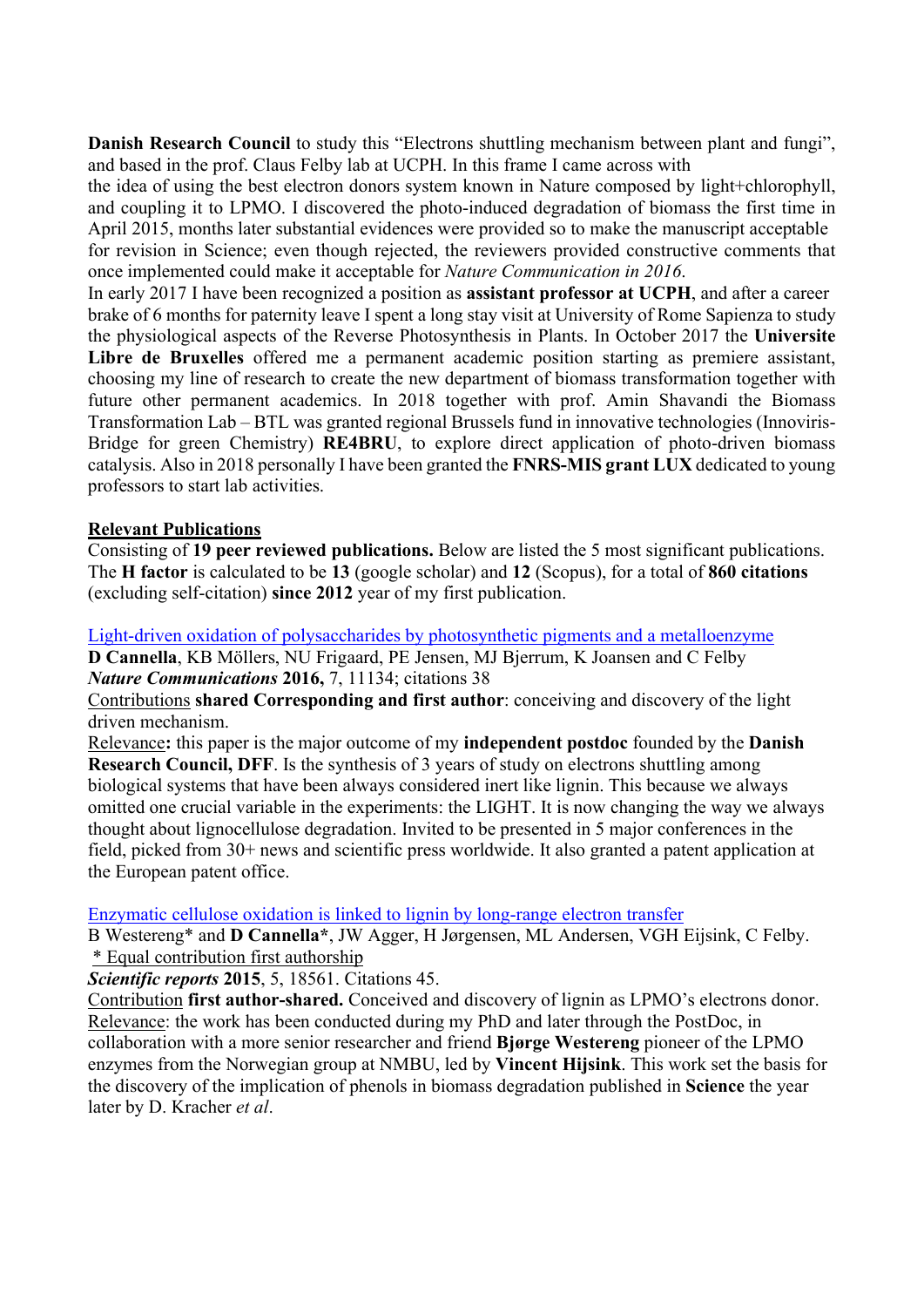Production and effect of aldonic acids during enzymatic hydrolysis of lignocellulose at high dry matter content

D Cannella, CH Chia-wen, C Felby, H Jørgensen

Biotechnology for biofuels 2012, 5(1), 26; citations 120

Contribution: Corresponding-first author: Conceived and carried out the work to demonstrated the activity and impact of LPMOs inside modern commercial cellulolytic enzymatic cocktails. Relevance: the first paper of its kind demonstrating the LPMO contribution, and activation with lignin during biomass degradation at high solids loading. This represent my first paper from the PhD thesis.

Do new cellulolytic enzyme preparations affect the industrial strategies for high solids lignocellulosic ethanol production?

D Cannella and H Jørgensen

Biotechnology and bioengineering 2014, 111(1), 59-68; citations 87

Contribution first author: Conceived and carried the entire work.

Relevance: first of its kind this paper demonstrate the crucial role of a single enzyme (LPMO) able to impact also at industrial reactor design scale. It was demonstrated that saccharification of lignocellulose must occur aerobically (SHF) to achieve commercial yield of ethanol rather than anaerobically (SSF). Pilot plants designers have later confirmed these data worldwide (Dong-Inbicon, Beta-renewables, Novozymes, and more).

Lignocellulose pretreatment technologies affect the level of enzymatic cellulose oxidation by LPMO

UF Rodríguez-Zúñiga\* and David Cannella\*, Roberto de Campos Giordano, Raquel de Lima Camargo Giordano, Henning Jørgensen, Claus Felby

\* Equal contribution first authorship

Green Chemistry 2015, 17(5), 2896-2903; citations 25

Contribution Corresponding and first author-shared: conceived the work while the experiments were carried out together with a more senior researcher invited in the lab UFR-Zuniga, from Fed. Uni. SaoCarlos, Brazil. The order of name in the author list it only reflects the seniority of the positions. Relevance: it shows how pretreatment technology for biomass could ultimately impact the role of lignin as electron donor to LPMO, thus finally impacting also the cellulose degradation performance of the enzymes.

## **Other relevant pubblications**

Laccase-derived lignin compounds boost cellulose oxidative enzymes AA9 L Brenelli, FM. Squina, Cfelby, David Cannella\* Biotechnology for Biofuels 2018

Cyanobacterial biomass as carbohydrate and nutrient feedstock for bioethanol production by yeast fermentation

KB Möllers, D Cannella, H Jørgensen, NU Frigaard Biotechnology for biofuels 7 (1), 2014, 50 citations

PEI detoxification of pretreated spruce for high solids ethanol fermentation

D Cannella, PV Sveding, H Jørgensen Applied energy 132, 394-40, 2014, 15 citations